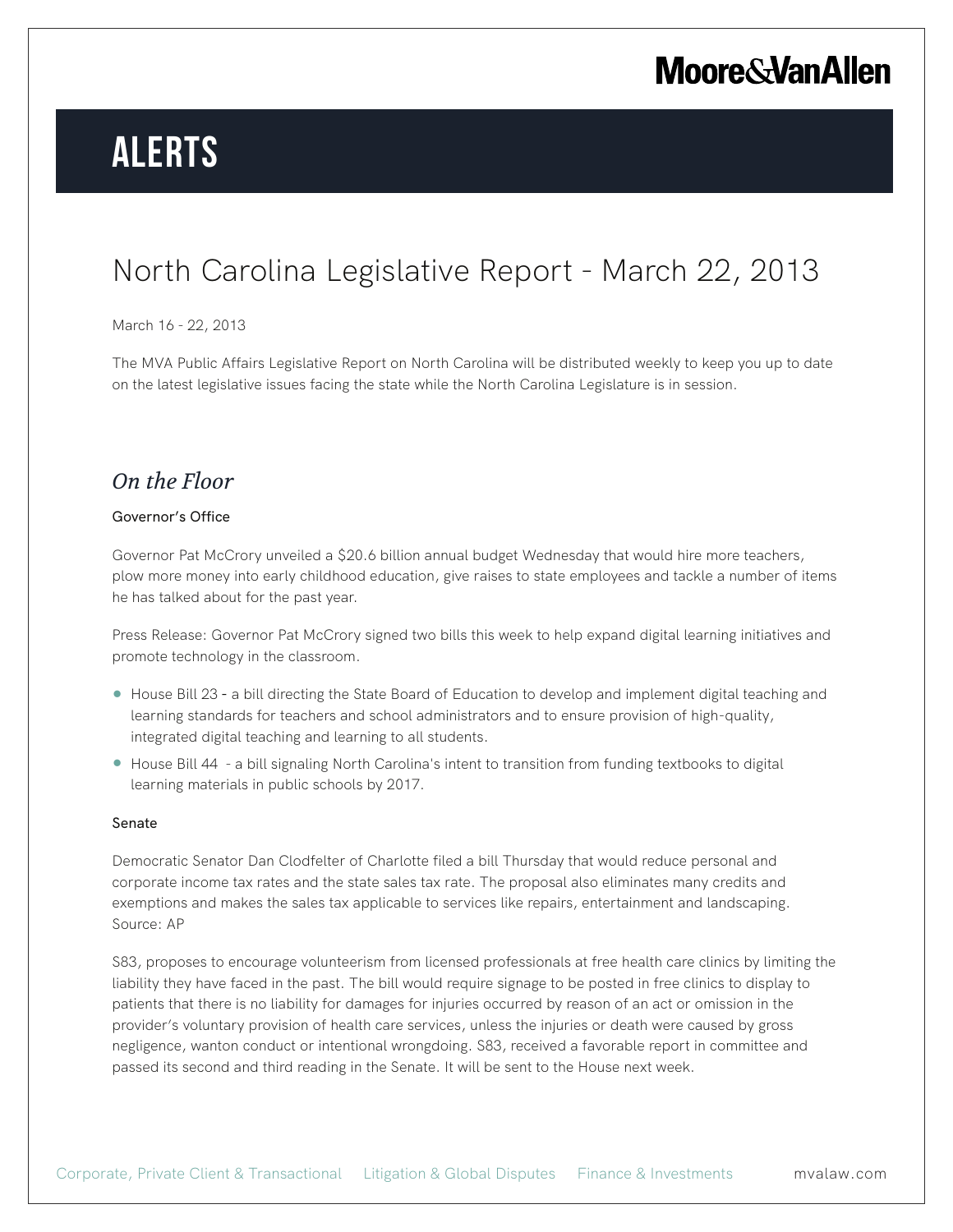### North Carolina Legislative Report - March 22, 2013

#### H150 - Zoning/Design & Aesthetic Controls

A bill that clarifies when a county or municipality may enact zoning ordinances related to design and aesthetic controls was Thursday referred to the Senate Rules Committee.

H271 - Confirm Utilities Commission Appointment

A bill to confirm the appointment of Don Baily to the Utilities Commission was referred to the Senate Rules Committee Wednesday.

S397 - Natural Gas/Rate Adjustment Mechanism

A bill was introduced in the senate Thursday that would authorize the utilities commission to adopt, implement, modify, or eliminate a rate adjustment mechanism for natural gas local distribution company rates.

#### House of Representatives

A bill filed Wednesday would allow court clerks, sheriffs or magistrates with at least 10 years experience, and any law enforcement officer with at least 25 years experience, to be a district court judge. H397 proposes a constitutional amendment allowing the non-lawyer judges. It would require a three-fifths vote in the General Assembly to put it on a statewide ballot for approval. Source: News & Observer.

S9 - Utilities/Design/Survey Location Services

A bill requiring utility owners to locate and describe underground utilities was referred to the house commerce committee Thursday.

### *Committee Meetings*

#### Senate Appropriations Committee

A senate committee advanced legislation Thursday morning that would void Raleigh's lease of the Dorothea Dix site. An amended version of S334 passed the Senate Appropriations Committee on a voice vote and is expected to go to the full Senate next week. Source: WRAL

#### Senate Finance Committee

The Senate Finance Committee met on Wednesday to take up six bills. Five of the bills were approved overwhelmingly with little to no debate. Those bills were S8, Increase Fine for Vehicle Removal; S71, Amend Irrigation Contractors Licensing Laws; S152, Correct Tech Error in Burgaw Occupancy Tax; S172, Modify Jacksonville Occupancy Tax; and S177, Hookerton/Maysville Satellite Annexations. The Committee also took up S207, Maintaining Water & Sewer Fiscal Health. That bill passed unanimously after a lengthy discussion.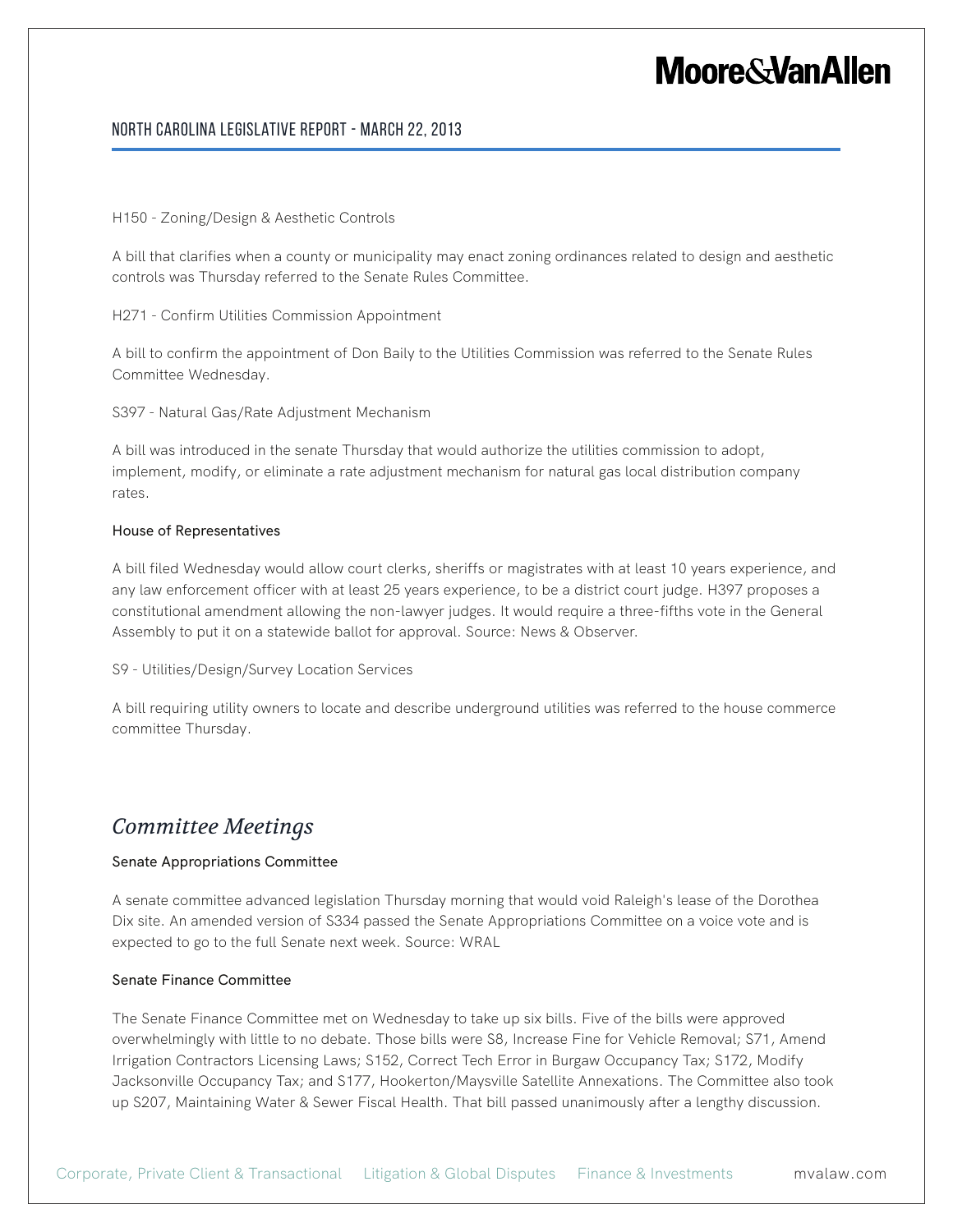### North Carolina Legislative Report - March 22, 2013

The bill would allow the local government commission to take over the operations of a water/sewer enterprise system owned by a unit of local government if one or more specific indicators of fiscal stress were present. The Treasurer's Office indicated that there are approximately 20 systems in the State that could be impacted by the bill in the near future.

#### Senate Commerce Committee

The Senate Commerce Committee passed two bills out of committee this week. S175, Banking Laws Clarifications/Corrections, seeks to make various clarifications and corrections to Chapter 53C of the General Statutes. S148, Exempt Certain Steel Tubing/Electrical K'ors, seeks to exempt the bonding of corrugated stainless steel tubing gas piping systems from licensing requirements under the laws pertaining to electrical contractors.

#### Senate Health Care Committee

The Senate Health Care Committee met on Wednesday to discuss two bills sponsored by Senator Stan Bingham, R-Davidson. The first, S140, increases the recognition, reporting and prosecution of people who seek to defraud or financially exploit the elderly. The bill also moves that the task force who will oversee these crimes, report their findings and recommendations to the Study Commission on Aging annually. One amendment by Senator Allran, R-Alexander, was passed and bundled into the Proposed Committee Substitute (PCS). The amendment changes the word "older" to "elderly" in the title and throughout the bill. S140 PCS passed unanimously and will be sent to the Judiciary 1 Committee for further review. The second bill, S83, proposes to encourage volunteerism from licensed professionals at free health care clinics by limiting the liability they have faced in the past. *See Senate report above for more information*.

#### Senate Education Committee

The Senate Education Committee met to take up S231, Modify Duties/Advisory Council on Indian Education. This bill modifies the duties of the State Advisory Council on Indian Education to require an annual review of data on Indian students provided by the Department of Public Instruction and to give and annual presentation to the State Board on ways to meet the educational needs of Indian students more effectively. S231 received a favorable report and was place on the Senate calendar for Tuesday, March 26.

#### Senate Ag/Environment/Natural Resources Committee

The Senate Agriculture/Environment/Natural Resources Committee met this week to take up S205. S205, Eliminate Unnecessary Testing/Animal Waste, eliminates unnecessary soil testing requirements in animal waste management plans. If signed into law, waste management plans required for an animal operation would only be required every three years versus the annual requirement currently on the books. SB 205 received a favorable report from the committee and was passed out of the Senate.

#### House Finance Committee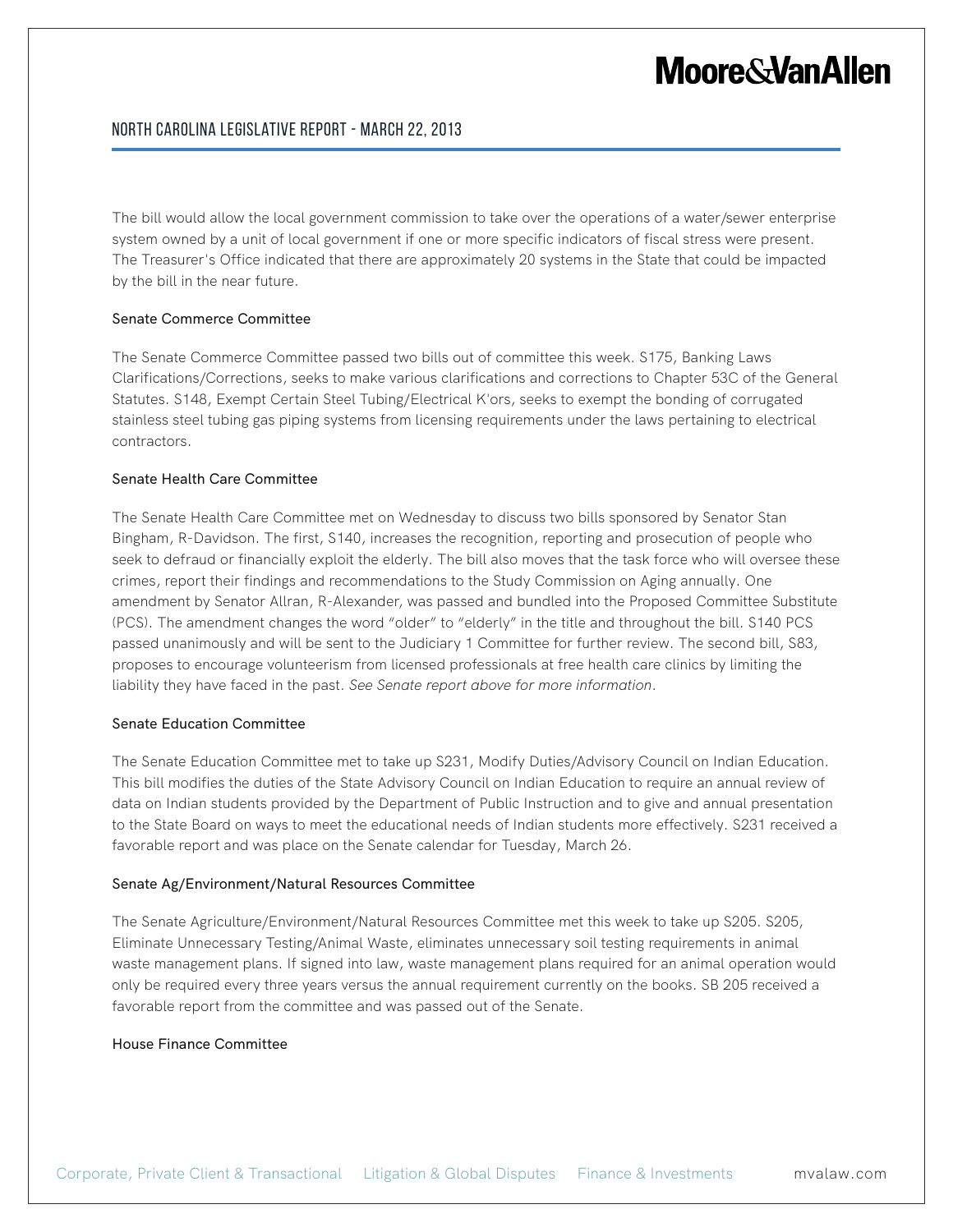The House Finance Committee met on Tuesday to take up four bills. Three of the bills were approved overwhelmingly with little to no debate. Those bills were H257, Unclaimed Property Program Improvements; S84, Cancel Aircraft Lien W/Surety Bond Deposit (this bill has now been ratified by both chambers and presented to the Governor); and S97, Property Tax/Deannexation. The Committee also took up H174, NC Railroad Company Reporting and Dividends. That bill makes several changes to the governance of the North Carolina Railroad Company intended to strengthen oversight by the State, annual reporting requirements, and strategic planning. The bill also requires the Railroad to pay a one-time dividend to the state (the state is the sole shareholder of the North Carolina Railroad Company) of \$15.5M no later than June 30, 2013, and an annual dividend on or before January 15 thereafter equal to 25% of the railroad's income from its trackage rights agreements for the prior year. These funds would be directed to the Repairs and Renovations Reserve Account to pay for repairs to state properties. There was a great deal of discussion in the committee about whether the funds should be retained by the railroad for rail infrastructure development or it should be a dividend paid to the state. There was also discussion of whether a dividend paid to the state should be directed to the Repairs and Renovations Reserve Account or used to fund state transportation priorities. The bill was approved by the committee on a voice vote.

A bill that would allow Charlotte to use a pair of tourism-related taxes to help fund improvements to Bank of America Stadium got a little more complicated Thursday morning. The House Finance Subcommittee on Occupancy Taxes revised parts of the bill, which would allow the city to use excess money from a local occupancy tax and a prepared food and beverage tax to help the Carolina Panthers improve the facility. Source: WRAL. Charlotte Observer.

#### House Education Committee

The House Education Committee met this week to address a number of bills looking at charter and home schools. The Committee passed H176, Charter School Election that allows the Board of Directors of Corvian Community School to participate in the teacher's and state employees retirement system and state health plan. H250, Charter School Enrollment establishes enrollment and priority procedures for certain applicants. HB 230, Amend Law Defining Home Schools, restricts the home schools to no more than the children of two families. All three bills received a favorable report from the committee.

Also taken up by the committee where H249 and H255. H249, Substitute Teacher Deduction/Personal Leave, requires schools to refund the fifty dollars teachers must pay when taking personal leave if a substitute teacher is not hired. H255, UNC Tuition Surcharge/Advance Notice, requires schools in the UNC system to notify students when they are approaching the credit hour limit that would trigger a tuition surcharge. In addition to the notification, this bill requires that certain courses and credit hours transferred to another school in the UNC system not be included in the calculation of credit hours for the purpose of the tuition surcharge. Both of these bills were passed out of the House and have been received by the Senate.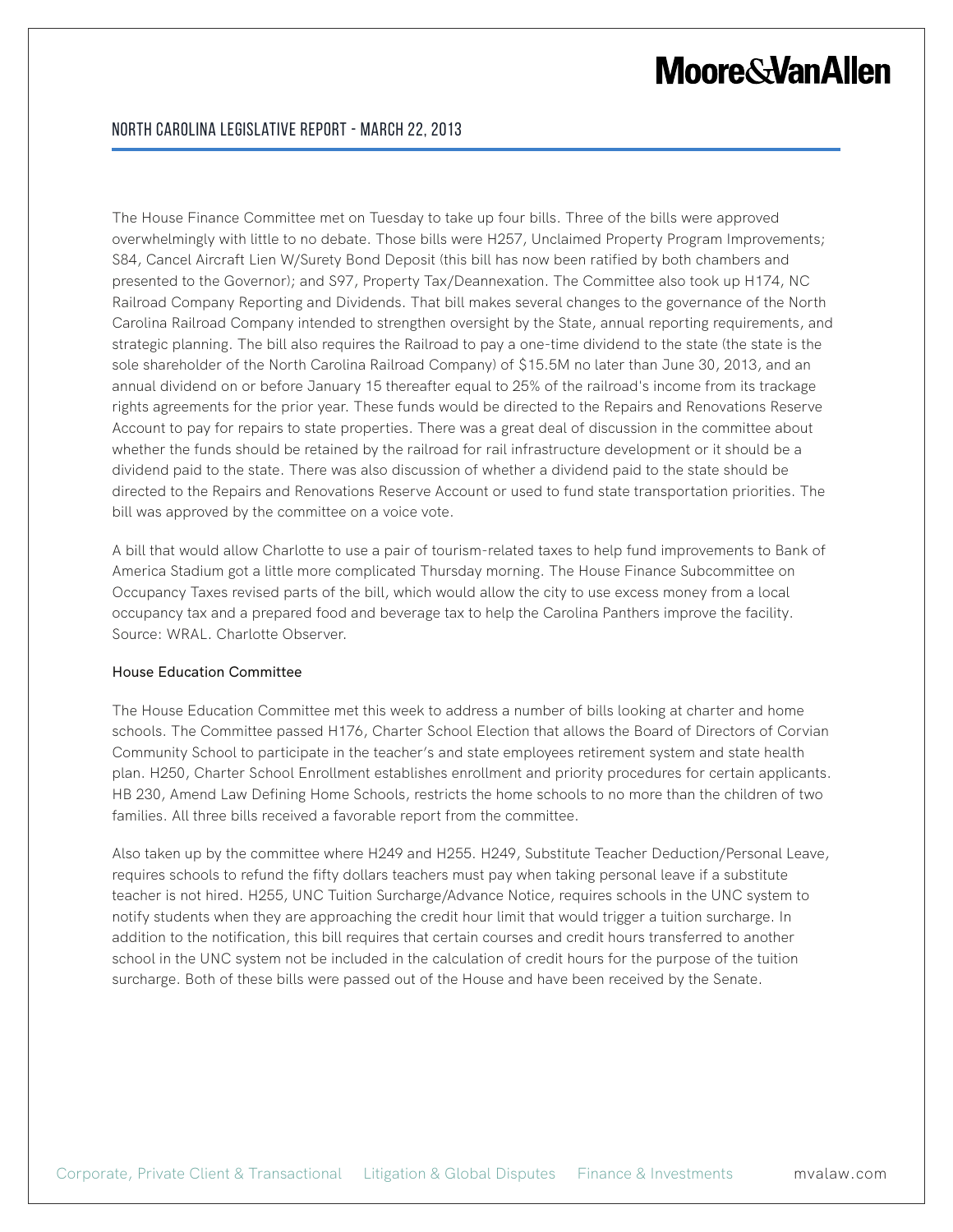### North Carolina Legislative Report - March 22, 2013

### *In the News*

#### News & Observer: UNC Board of Governors election recount yields new result

A math error resulted in a state House recount, more debate and a partially different result Thursday in the election for eight UNC Board of Governors seats.

#### WRAL: UNC system could lose campuses

Lawmakers are considering the possibility of eliminating one or two campuses in the University of North Carolina system, a top Senate budget-writer said Thursday.

#### News & Observer: Legislators question McCrory's plan to skip review of his transportation board appointees

House and Senate members on the Joint Transportation Oversight Committee say they still have not been given a chance to review 10 new appointees to the state Board of Transportation, as required by state law.

#### News & Observer: Decker adds new players to her deck

Commerce Secretary Sharon Decker continued to fill out her leadership team on Thursday.

#### TBJ: Report: N.C. has poor business tax climate

North Carolina finishes a lagging 44th out of 50 in a state ranking of business tax climates.

#### News & Observer: Former Durham mayor takes a top job at NCDOT

Nick Tennyson, who was Durham's mayor for four years until 2001, will start work next month as one of two chief deputy secretaries at the state Department of Transportation.

#### WRAL: New 3-ounce alcohol drink sparks concerns

A company hoping to sell 3-ounce vials of high-alcohol malt beverages in flavors like Screw Driver and Apple Pie is asking the state Alcoholic Beverage Control Commission to approve its packaging.

#### Press Release: Ray Grace named the state commissioner of banks

He has been appointed permanently from his role as the interim commissioner.

#### News & Observer: Pat McCrory helps Thom Tillis raise campaign cash

Gov. Pat McCrory returned to Charlotte Friday to help House Speaker Thom Tillis raise campaign cash. For what campaign isn't clear.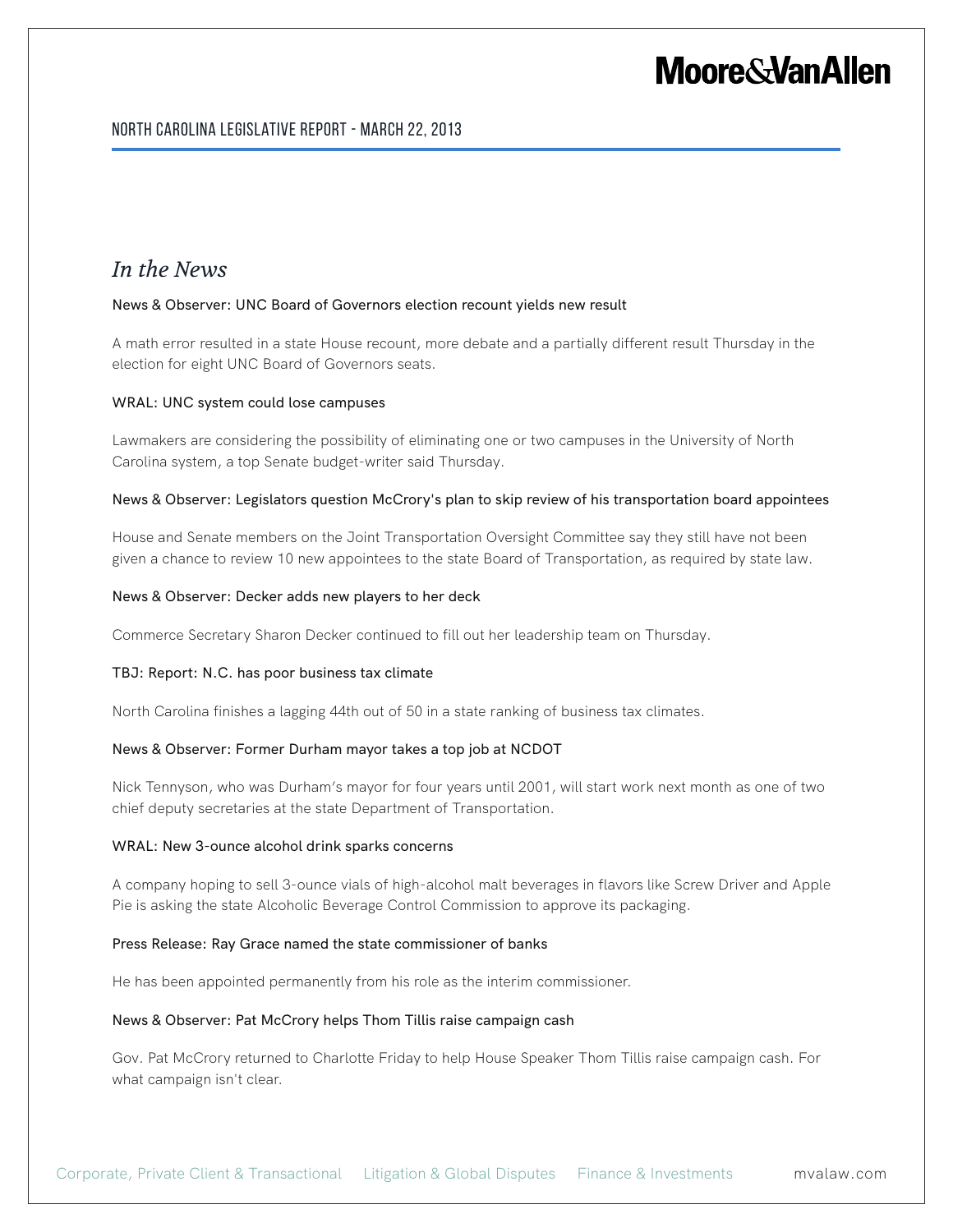### North Carolina Legislative Report - March 22, 2013

#### News & Observer: Berger in DC at C-PAC in move that signals Senate interest

In another sign that he is interested in challenging Democratic Sen. Kay Hagan next year, N.C. Senate leader Phil Berger is in Washington today attending the C-PAC conference.

#### News & Observer: DENR beefs up 'customer service'

John Skvarla continues to put together his team at the N.C. Department of Environment and Natural Resources. He has named Joe Harwood to lead the department's customer service branch as the agency's ombudsman.

#### AP: Ex-Lt. Gov. Dalton picked Isothermal CC president

Former North Carolina Lt. Gov. Walter Dalton was picked Friday to lead his community college back home, four months after losing to Pat McCrory in the governor's race.

#### AP: Cooper seeks limits on for-profit college spending

North Carolina Attorney General Roy Cooper is joining his colleagues in 13 other states in asking Congress to limit what for-profit schools can spend on recruitment, advertising and marketing.

## *Legislative Calendar*

#### Mon, March 25, 2013

4:00 PM

Session Convenes (House)

House

4:00 PM

#### Joint Legislative Program Evaluation Oversight Committee

544 LOB

7:00 PM

Session Convenes (Senate)

Senate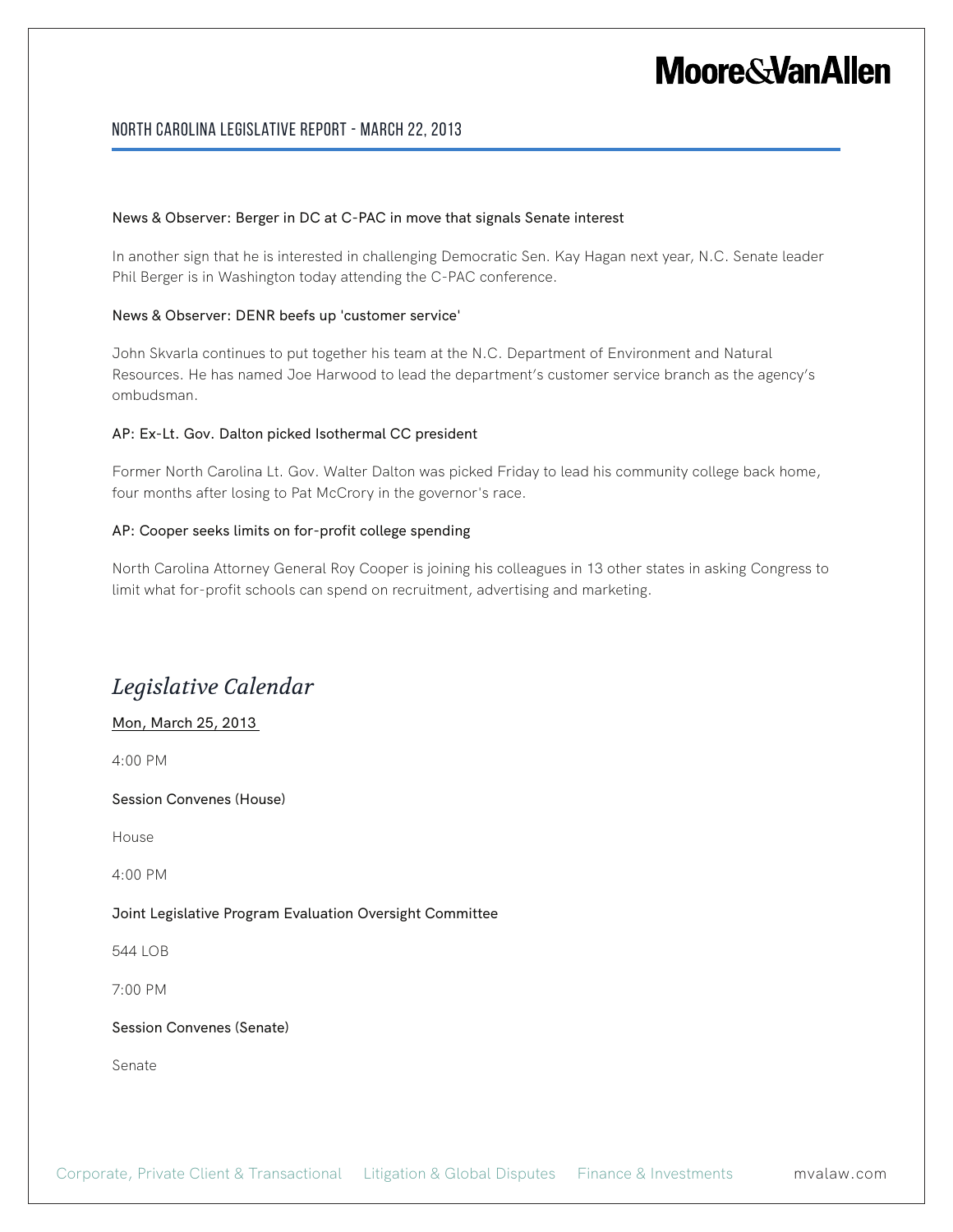### North Carolina Legislative Report - March 22, 2013

#### Tue, March 26, 2013

8:30 AM

Appropriations on Department of Transportation (Joint)

1228/1327 LB

8:30 AM

#### Appropriations Subcommittee on General Government (House)

1425 LB

8:30 AM

#### Joint Appropriations on General Government and Information Technology

1425 LB

8:30 AM

Appropriations Subcommittee on Justice and Public Safety (House)

415 LOB

8:30 AM

#### Joint Appropriations on Justice and Public Safety

415 LOB

8:30 AM

#### Appropriations Subcommittee on Education (Joint)

421 LOB

8:30 AM

Finance (House)

Holden Beach/Canal Dredging District Fee. (H229) Joint Agencies Sales & Excise Tax Exemptions. (H179) Buncombe County/Use Design-Build Methods. (H222) Grifton/Deannexation. (H191) Asheville Extraterritorial Jurisdiction and Annexation. (H224)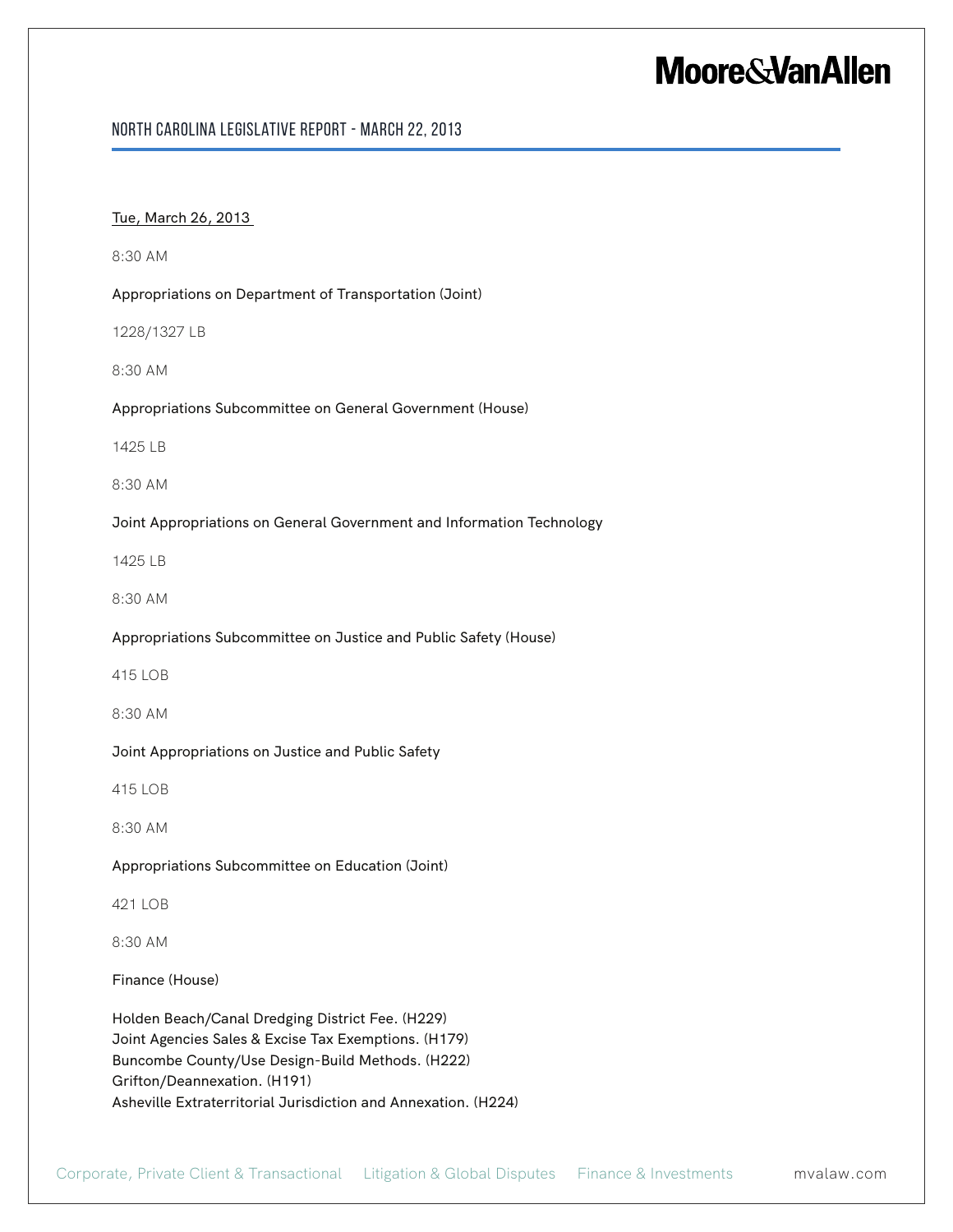### North Carolina Legislative Report - March 22, 2013

#### Asheville Transfers. (H252)

544 LOB

10:00 AM

Health and Human Services (House)

Amend Respiratory Care Practice Act. (H285)

544 LOB

10:00 AM

Education (House)

Back to Basics. (H146) Improve Ed. for Children Who Are Deaf. (H317)

643 LOB

12:00 PM

State and Local Government (Senate)

Cities/Overgrown Vegetation Notice. (S209)

1124/1224 LB

12:00 PM

Transportation (House)

Weight Limits/Animal Feed Trucks. (H211) Require Safety Helmets/18 and Under. (H109)

643 LOB

1:00 PM

Insurance (House)

Dept. of Insurance/Public Health Service Act. (H170) State Health Plan/Statutory Changes.-AB (H232)

1228/1327 LB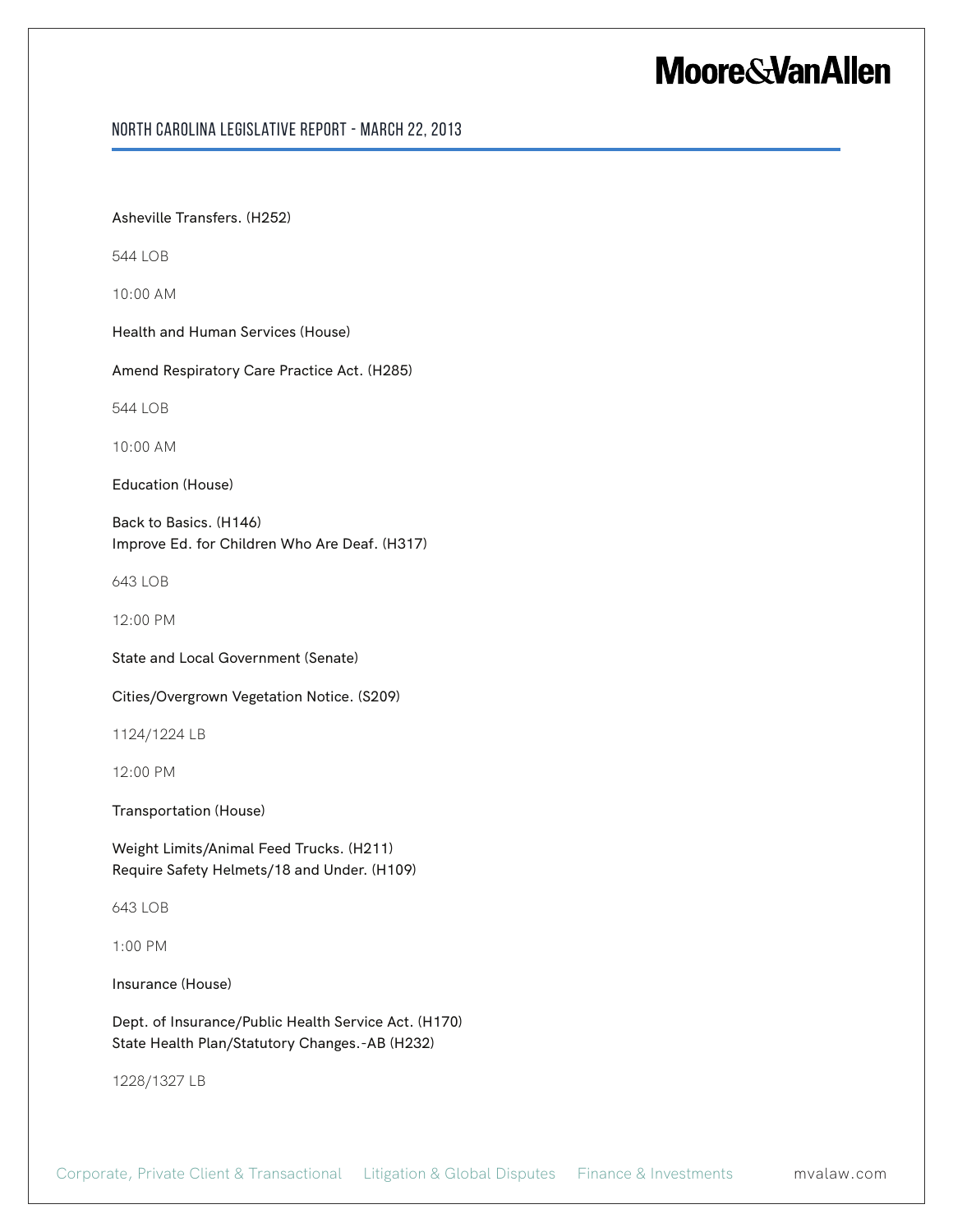### North Carolina Legislative Report - March 22, 2013

#### Wed, March 27, 2013

8:30 AM

Joint Appropriations on Department of Transportation

1228/1327 LB

8:30 AM

#### Appropriations Subcommittee on General Government (House)

1425 LB

8:30 AM

#### Joint Appropriations on General Government and Information Technology

1425 LB

8:30 AM

#### Appropriations Subcommittee on Justice and Public Safety (Joint)

415 LOB

8:30 AM

#### Appropriations Subcommittee on Education (Joint)

421 LOB

8:30 AM

#### Appropriations Subcommittee on Health and Human Services (Joint)

643 LOB

10:00 AM

Judiciary (House)

Freedom to Negotiate Health Care Rates. (H247)

1228/1327 LB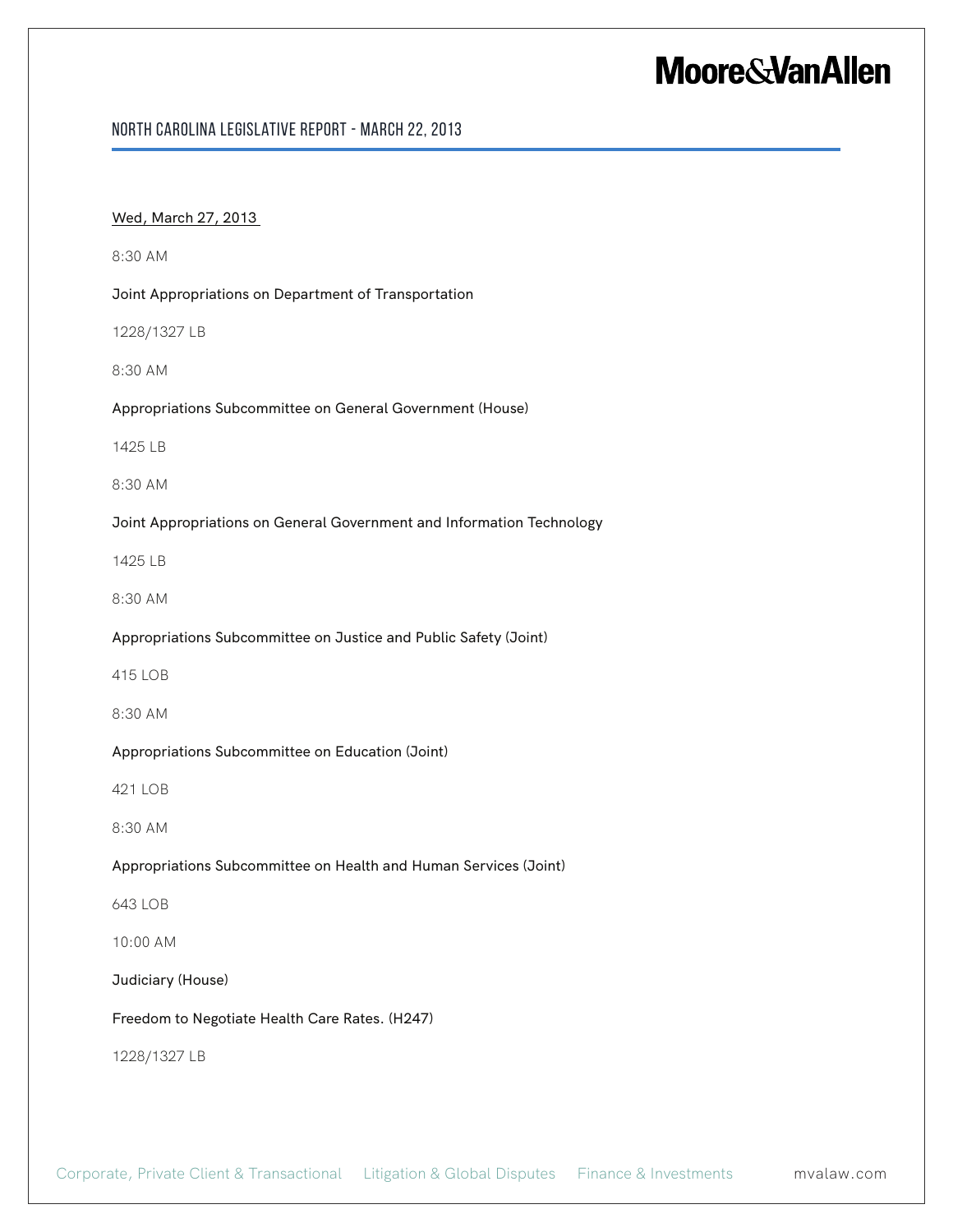### North Carolina Legislative Report - March 22, 2013

10:00 AM

Education/Higher Education (Senate)

NC Public Charter School Board. (S337)

544 LOB

10:00 AM

Rep. Samuelson/Press Conference

Press Room LB

11:00 AM

Regulatory Reform Subcommittee on Business and Labor (House)

Clarifying Changes/Engineers/Surveyors Laws. (H301) Electric Membership Corps/Member Control. (H223) Enact CON Committee Recommendations. (H83)

424 LOB

11:00 AM

Commerce and Job Development Subcommittee on Alcoholic Beverage Control (House)

425 LOB

Thu, March 28, 2013

8:30 AM

Joint Appropriations on Department of Transportation

1228/1327 LB

8:30 AM

Appropriations Subcommittee on General Government (Joint)

1425 LB

8:30 AM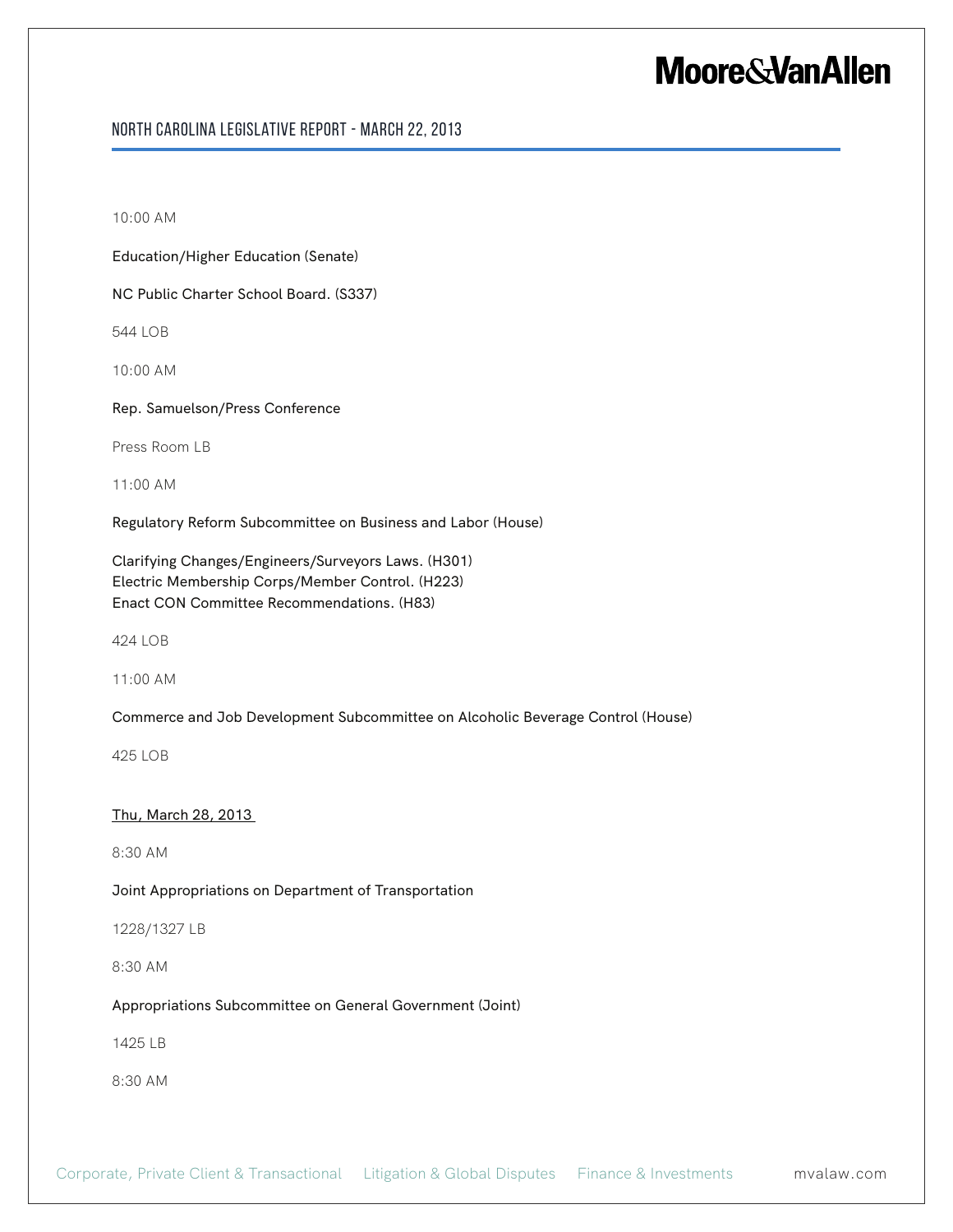### North Carolina Legislative Report - March 22, 2013

Joint Appropriations on Justice and Public Safety

415 LOB

8:30 AM

Appropriations Subcommittee on Education (Joint)

421 LOB

8:30 AM

Appropriations Subcommittee on Health and Human Services (Joint)

643 LOB

#### Tue, April 02, 2013

12:00 PM

Senate Committee on State and Local Government

1000 Court LB

12:00 PM

State and Local Government (Senate)

Waynesville Annexation. (S290)

1124/1224 LB

#### Tue, April 09, 2013

11:45 AM

Rep. D. Ross/NC Women United's Press Conference

Press Room LB

#### Wed, April 10, 2013

12:00 PM